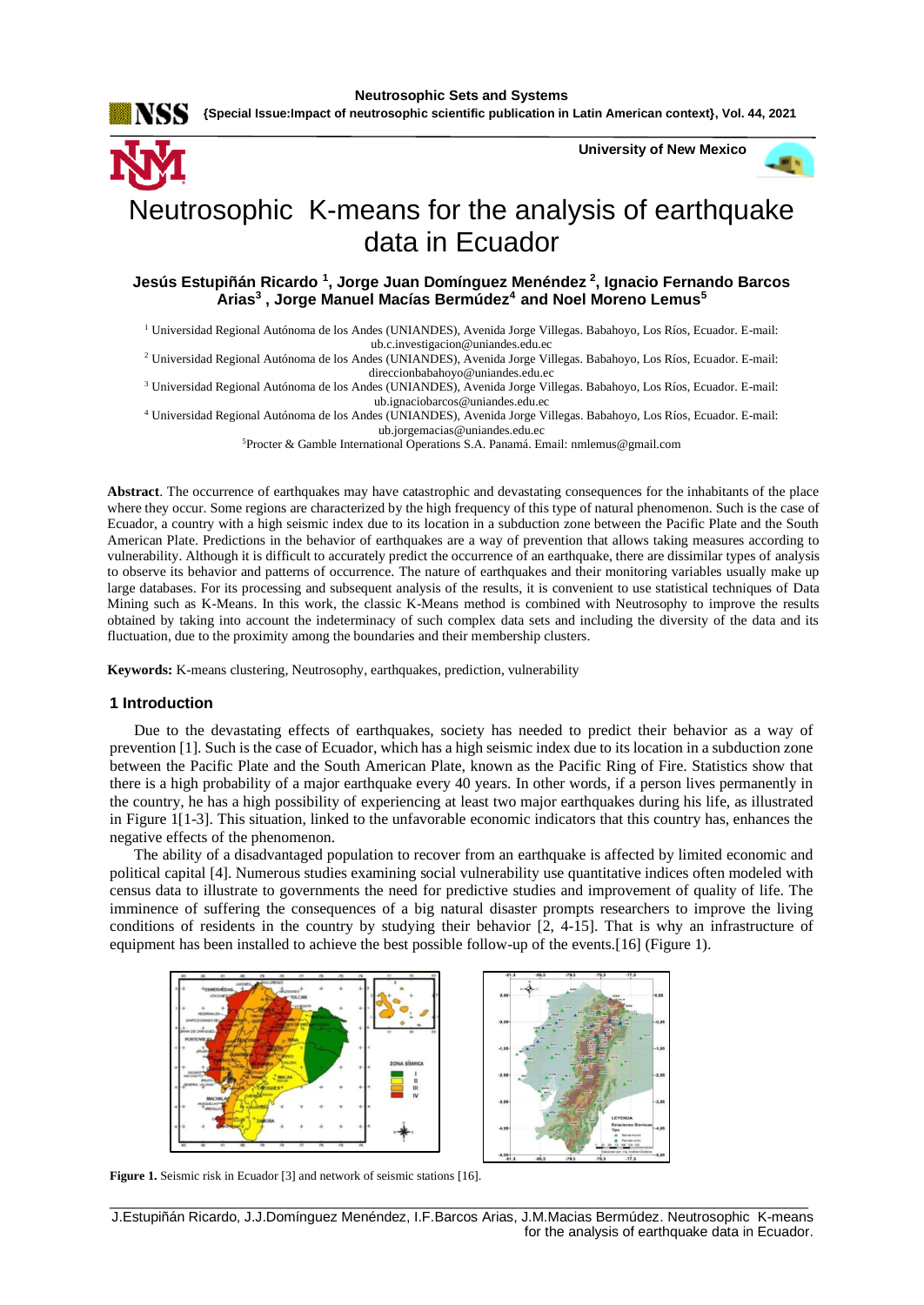Predictions in the behavior of earthquakes are a form of prevention that contributes to the right to life as part of the human rights of Ecuadorians. Although it is known that it is difficult to accurately predict the occurrence of an earthquake, there are dissimilar types of analysis that range from the behavior of variables and their patterns to the identification of vulnerabilities as illustrated in Figures 2 and 3 [\[1-3,](#page-5-0) [13,](#page-5-5) [14,](#page-5-6) [17\]](#page-5-7). Due to its heterogeneous nature, analyzing earthquakes combines statistics and probabilistic with decision-making methods that integrate multiple data sets [\[2,](#page-5-2) [11,](#page-5-8) [13,](#page-5-5) [18\]](#page-5-9). The choice of evaluation criteria has been different since the multicriteria evaluation was adopted as a problem-solving and decision-support tool[\[15,](#page-5-10) [19\]](#page-5-11).



**Figure 3**. Histogram of earthquake occurrences in 2021 by province [\[17\]](#page-5-7).

There are studies focused on geophysical factors[\[20-22\]](#page-5-12); some other have integrated social vulnerability [\[23,](#page-6-0) [24\]](#page-6-1); but all converge on the need to provide strategies for action. In general, they facilitate simple unit comparisons that can be used to illustrate the complexity of dynamic environments in wide-ranging fields. Despite their heterogeneity, they all expose the possibility of predicting behavior to predict actions by combining criteria of different natures and requires a series of steps in which decisions must be made.[\[25-27\]](#page-6-2). This enables preparation and response programs to reduce the negative impacts of these natural disasters.[\[3,](#page-5-4) [15,](#page-5-10) [17\]](#page-5-7).

These phenomena are variable, but within their unpredictability, patterns are sought that achieve proactivity and fulfill the right to life of residents in Ecuador. [\[1\]](#page-5-0). Therefore, the objective is focused on applying data segmentation methods (clustering) to a dataset with information on earthquakes in Ecuador to analyze common characteristics in the resulting clusters and to be able to use these results for predictive purposes. From now on, to comply with the aforementioned, the following specific objectives are formulated:

- 1. Analyze the data contained in the dataset.
- 2. Apply the neutrosophic K-means clustering technique.
- 3. State detected patterns

This study is intended to contribute to the early detection of earthquakes that enables adequate preparation and mitigates their adverse effects on the lives of Ecuador's residents and therefore their quality of life, after the disaster.

# **2 Methods**

The nature of earthquakes and their monitoring variables usually make up a large database (big data or dataset) that constitutes a source of knowledge to be used by researchers. For its processing and subsequent analysis of the results, it is convenient to use statistical techniques of Data Mining such as K-Means. Currently, due to the spatial variations of its components, it is significant to include the treatment of uncertainty [\[2,](#page-5-2) [11,](#page-5-8) [13,](#page-5-5) [14,](#page-5-6) [18,](#page-5-9) [20-24\]](#page-5-12). Therefore, the analysis is made up of the K-Means statistical technique in its Neutrosophic version, because it will take into account the uncertainties and the uncertainty environment inherent to the predictions. The use of a Neutrosophic K-Means based on the classical algorithm is appropriate due to the efficiency demonstrated for the decision-making process based on interpretation of the linguistic terms provided by Neutrosophy and its ability to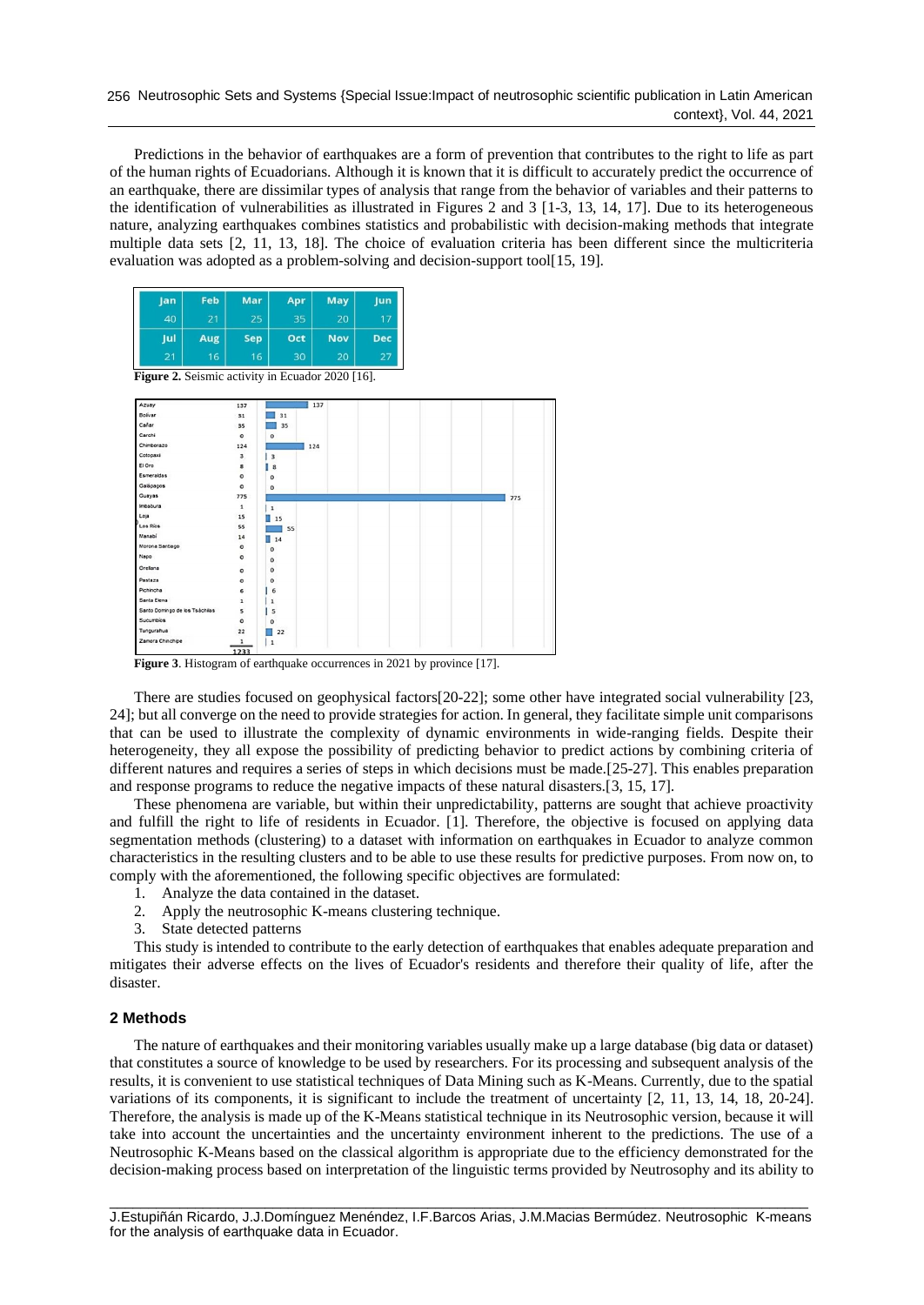Neutrosophic Sets and Systems {Special Issue:Impact of neutrosophic scientific publication in Latin American 257 context}, Vol. 44, 2021

deal with uncertainty.

#### **2.1 Classic K-Means**

According to what was stated by [\[15,](#page-5-10) [28-38\]](#page-6-3), the K-Means technique is frequently used in Data Mining, due to its ease in handling and classifying large amounts of data through clustering or grouping. According to [\[39\]](#page-6-4), clustering means grouping things that are similar or have features in common, and so is the purpose of k-means clustering. K-means clustering is an unsupervised machine learning algorithm for clustering 'n' observations into 'k's clusters where k is a predefined or user-defined constant. The main idea is to define k centroids, one for each cluster. The K-Means algorithm involves:

- 1. Choosing the number of clusters "*k*".
- 2. Randomly assign each point to a cluster.
- 3. Until clusters stop changing, repeat the following:
	- $\triangleright$  For each cluster, compute the cluster centroid by taking the mean vector of points in the cluster.
	- $\triangleright$  Assign each data point to the cluster for which the centroid is the closest.

Two things are very important in K-means, the first is to scale the variables before clustering the data, and the second is to look at a scatter plot or a data table to estimate the number of cluster centers to set for the k parameter in the model.

# **2.2 Notions of Neutrosophy**

Neutrosophy is a new branch of philosophy that studies the origin, nature, and scope of neutralities created by Professor Florentin Smarandache. Its incorporation guarantees that the uncertainty of decision-making is taken into account, including indeterminacies where experts will issue their criteria evaluating linguistic and nonnumerical terms, which constitutes the most natural form of measurement in human beings.[\[33,](#page-6-5) [40-64\]](#page-6-6). Logic and neutrosophic sets, for their part, constitute a generalization of Zadeh's fuzzy logic and sets, and especially of Atanassov's intuitionist logic, with multiple applications in the field of decision-making, image segmentation, and machine learning.[\[40,](#page-6-6) [42,](#page-6-7) [65,](#page-7-0) [66\]](#page-7-1).

Definition  $1$  [\[42,](#page-6-7) [67,](#page-7-2) [68\]](#page-7-3): Be X a universe of discourse, a Neutrosophic Set (CN) is characterized by three membership functions,  $u_A(x)$ :  $r_A(x)$ :  $v_A(x)$ :  $X \to 0$   $\in$   $\{0, 1^+\}$ , which satisfy the condition  $-0 \le$  $\int \inf u_A(x) + \inf r_A(x) + \inf v_A(x) \leq \sup u_A(x) + \sup r_A(x) + \sup v_A(x) \leq 3 + \sup x \leq X$   $\forall u_A(x), r_A(x) \leq v_A(x)$ . denote the membership functions of true, indeterminate, and false of x in A, respectively, and their images are standard or non-standard subsets of  $]$ <sup>-0</sup>, 1<sup>+</sup>[.

# **2.2 Neutrosophic K-means**

According to the bibliography consulted [\[33,](#page-6-5) [35,](#page-6-8) [69-71\]](#page-7-4), the Neutrosophic K-Means is an extension of the classic K-Means, as a neutrosophic data mining technique for clustering. This variant is useful to automatically manipulate databases provided by the Ecuador earthquake network in the prediction process. The algorithm allows exploring, organizing, and segmenting large amounts of data, detecting consistent behavior patterns or relationships between the different variables to apply them to new data sets.

This analysis includes the diversity of the data and its fluctuation since due to the proximity of the limits between them and the clusters they belong to, it is difficult to identify them, resulting in false conclusions and the existence of contradictions due to the uncertainty that this may generate. Based on what was stated by [\[72\]](#page-7-5) the method consists of assigning to each data a value or degree of membership within each cluster (in this way the limits are smoothed and it is possible for a specific data to partially belong to more than one cluster). The above are exposed as:

- $\triangleright$  **Definition 2***:* Let X be the data set and xi an element, such that  $x_i \in X$ .
- **Definition 3:** It is said that a partition  $P = \{C_1, C_2, ..., C_c\}$  is a soft partition of data set X, if and only if it is true that:  $(\forall x_i \in X, \forall C_j \in P) \leq \mu C_j(x_i) \leq 1$  y  $(\forall x_i \in X, \exists C_j \in P)$  such that  $\mu C_j(x_i) > 0$ . Where  $\mu C_c(x_i)$ *xi* denotes the degree to which *x<sup>i</sup>* belongs to cluster *Cj*
- **► Definition 4:** A special soft partition is said when the sum of the degrees of membership of a specific point in all clusters is equal to 1 as shown in equation 1.

$$
\sum_{j} \mu C_j(x_i) = 1, \, (\forall x_i \in X) \tag{1}
$$

- ⮚ **Definition 5:** A constrained soft partition is a partition that meets this additional condition. The Neutrosophic K-Means algorithm produces a constrained smooth partition and to do this the objective function J is extended in two ways:
	- $\circ$   $\forall x_i \in X, \exists C_j \in P$  such that  $\mu C_j(x_i) > 0$  where the degrees of neutrosophic membership of each data in each cluster are incorporated or;

\_\_\_\_\_\_\_\_\_\_\_\_\_\_\_\_\_\_\_\_\_\_\_\_\_\_\_\_\_\_\_\_\_\_\_\_\_\_\_\_\_\_\_\_\_\_\_\_\_\_\_\_\_\_\_\_\_\_\_\_\_\_\_\_\_\_\_\_\_\_\_\_\_\_\_\_\_\_\_\_\_\_\_\_\_\_\_\_\_\_ J.Estupiñán Ricardo, J.J.Domínguez Menéndez, I.F.Barcos Arias, J.M.Macias Bermúdez. Neutrosophic K-means for the analysis of earthquake data in Ecuador.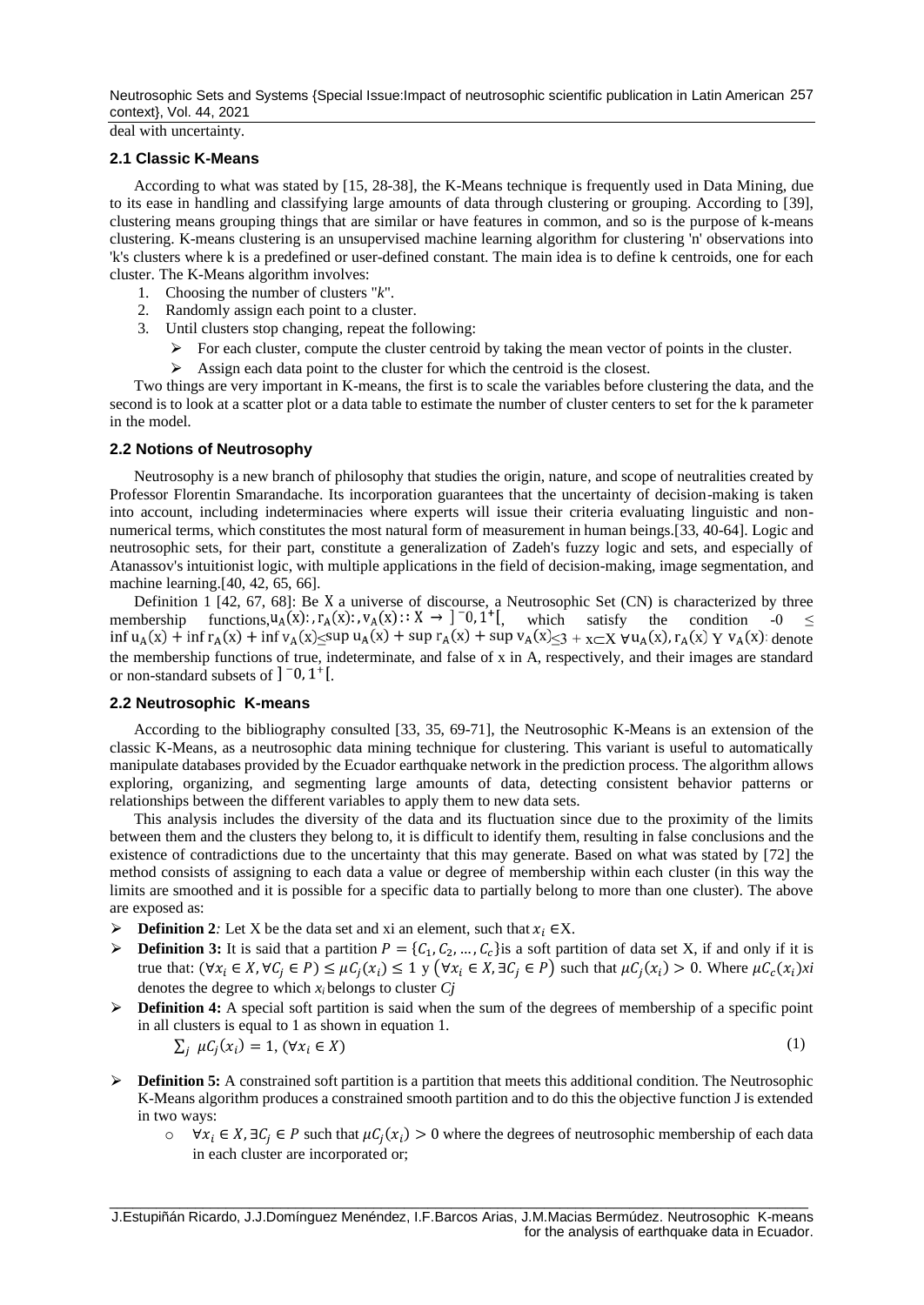258 Neutrosophic Sets and Systems {Special Issue:Impact of neutrosophic scientific publication in Latin American context}, Vol. 44, 2021

o introducing an additional parameter that serves as exponent weight in the membership function, thus the extended objective function *Jm* is as shown in 2.

$$
\mu c_1(x_1) = \frac{1}{\sum_{j=1}^2 \left[ \frac{||x_1 - v_1||^2}{||x_1 - v_j||^2} \right]^2}
$$
(2)

Where P is a fuzzy partition of the data set X formed by  $\{C_1, C_2, ..., C_k\}$  and the parameter m is a weight that determines the degree to which the partial members of a cluster affect the result.

This refers to a similarity between the classical method and its neutrosophic extension since the latter also tries to find a good partition by searching for the prototypes vi in such a way that they minimize the objective function Jm and that in the same way, it must also look for the functions of membership  $\mu C_1$  that minimize Jm.

In addition to the method, equation 3 is established to calculate the initial membership functions of both clusters:  $\mathbf{k}$ (3)

$$
J_m(P,V) = \sum_{j=1}^N \sum_{j_k \in X} (\mu c_j(x_k))^m ||x_k - v_j||^2
$$

The calculations are subsequently updated according to equation 4.

$$
v_1 = \frac{\sum_{k=1}^{n} (\mu C_1(x_k))^2 x_k}{\sum_{k=1}^{n} (\mu C_1(x_k))^2}
$$
(4)

#### **3 Results**

The method described above was applied to a dataset that contains information on the earthquakes that occurred in Ecuador in approximately one year. The dataset collects information on the date and time of occurrence, magnitude, latitude, longitude, closest city, area or region, and depth in kilometers. The classical Kmeans method was combined with the application of neutrosophic techniques to obtain neutrosophic K-means.

For the execution of the methods, the Orange data mining software (Version 3.27.1) was used, which offers many benefits since it allows experimenting with different workflows and applying a wide variety of available widgets until obtaining the desired result. For the application of neutrosophic K-means, the applied workflow was the one shown in the following figure:



**Figure 4.** Workflow for Neutrosophic K-means (Orange software).

The dataset is initially loaded through a File widget, then it is processed with the k-Means widget, then Neutrosophy is applied through a Python Script and the results are plotted in a Scatter Plot, as well as a Silhouette Plot, to see in detail the Silhouette values in each cluster. And at the end of the process, a Data Table was placed to better analyze the results: apply filters, count, order, etc.

To define the number of clusters (k), the method offered by Orange's k-Means widget was used, which allows executing several iterations by changing the number of clusters and thus finding the best clustering settings based on the Silhouette Scoring values. The optimal value is the one with the highest Silhouette score, in this case, 0.768, which corresponds to the option of  $k = 2$  clusters.

To include the Neutrosophic part, it was necessary to program a Python script in which formula 3 is applied to calculate the initial membership functions of both clusters, and formula 4 is used to adjust the calculations, iterating the process until the extended objective function is minimized, as expressed in equation 2.

Figure 5 shows the Silhouette plot for the analyzed dataset. As can be seen, two clusters were obtained: one containing 800 and the other 200 data rows where the Silhouette value was calculated based on the Euclidean distance. It can be noted that in cluster 2 (red in figure 5) there is a large amount of data with high Silhouette score values, which indicates that their degree of membership to the cluster in which they are located is remarkably high.

\_\_\_\_\_\_\_\_\_\_\_\_\_\_\_\_\_\_\_\_\_\_\_\_\_\_\_\_\_\_\_\_\_\_\_\_\_\_\_\_\_\_\_\_\_\_\_\_\_\_\_\_\_\_\_\_\_\_\_\_\_\_\_\_\_\_\_\_\_\_\_\_\_\_\_\_\_\_\_\_\_\_\_\_\_\_\_\_\_\_ J.Estupiñán Ricardo, J.J.Domínguez Menéndez, I.F.Barcos Arias, J.M.Macias Bermúdez. Neutrosophic K-means for the analysis of earthquake data in Ecuador.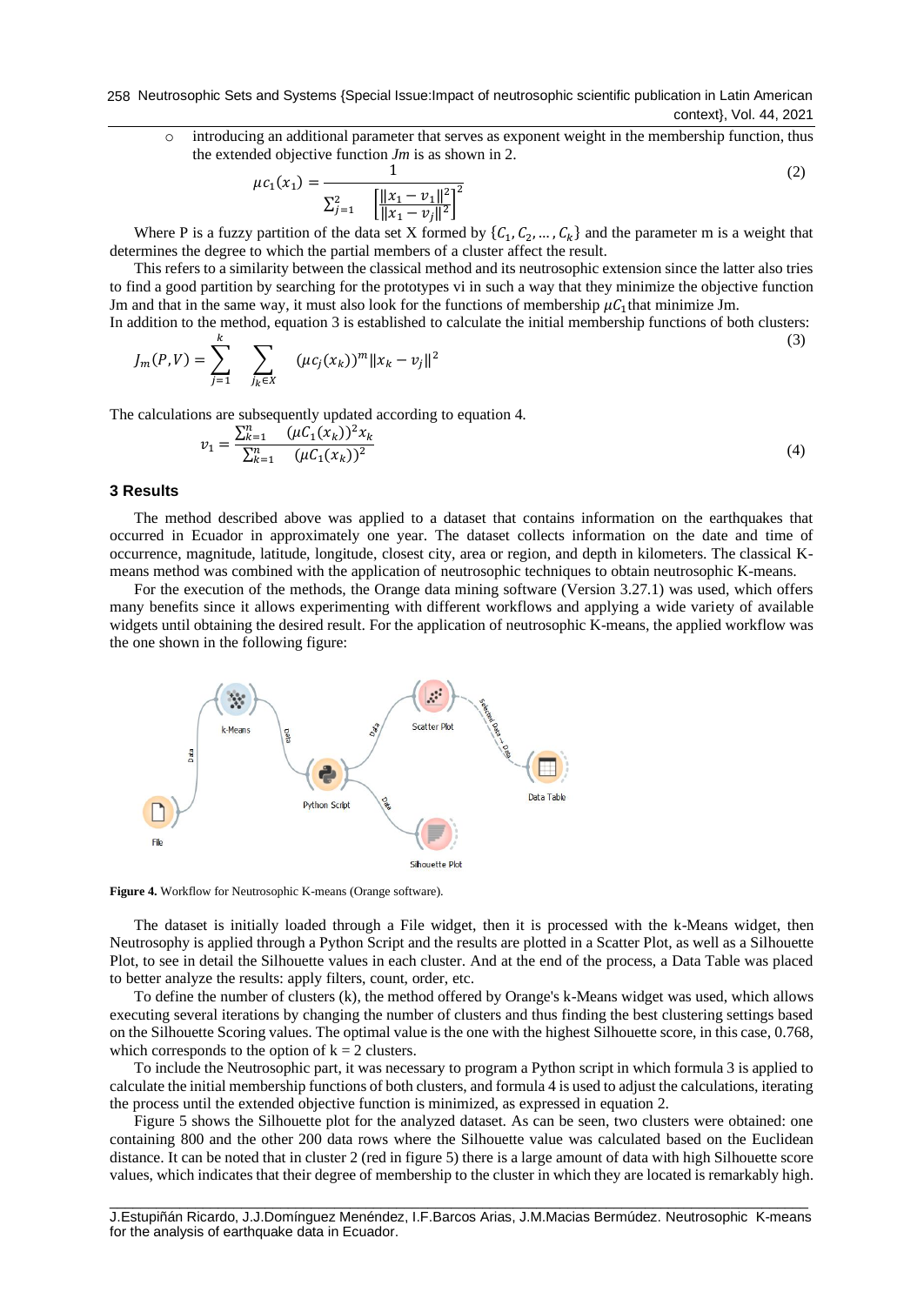Neutrosophic Sets and Systems {Special Issue:Impact of neutrosophic scientific publication in Latin American 259 context}, Vol. 44, 2021



Figure 5. Silhouette Plot based on Euclidean distance.

If we analyze the following image where a graph of Silhouette vs. local time is shown, we can see how the clustering process has segmented the total sample into two sets whose borders are close in the central area of the graph, approximately in August, where we find the group of data with a lower Silhouette value, but the rest of the data is quite well concentrated in their respective clusters. The largest number of points belong to April and May, which indicates that these are probably the dates with the highest level of the propensity for earthquakes.



Figure 6. Scatter Plot of Silhouette Scoring vs Local Time.

Another interesting graph we can analyze is the one shown in figure 7, where the y axis displays the magnitudes of the earthquakes, the x-axis shows the local time and the size of the points is defined by the depth (in kilometers). It's harder to find a pattern for the occurrence of the deepest ones, but it is obvious that most of the earthquakes have occurred in the first months of the year, especially in March and April.



Figure 7. Scatter Plot of magnitude vs local time

\_\_\_\_\_\_\_\_\_\_\_\_\_\_\_\_\_\_\_\_\_\_\_\_\_\_\_\_\_\_\_\_\_\_\_\_\_\_\_\_\_\_\_\_\_\_\_\_\_\_\_\_\_\_\_\_\_\_\_\_\_\_\_\_\_\_\_\_\_\_\_\_\_\_\_\_\_\_\_\_\_\_\_\_\_\_\_\_\_\_ J.Estupiñán Ricardo, J.J.Domínguez Menéndez, I.F.Barcos Arias, J.M.Macias Bermúdez. Neutrosophic K-means for the analysis of earthquake data in Ecuador.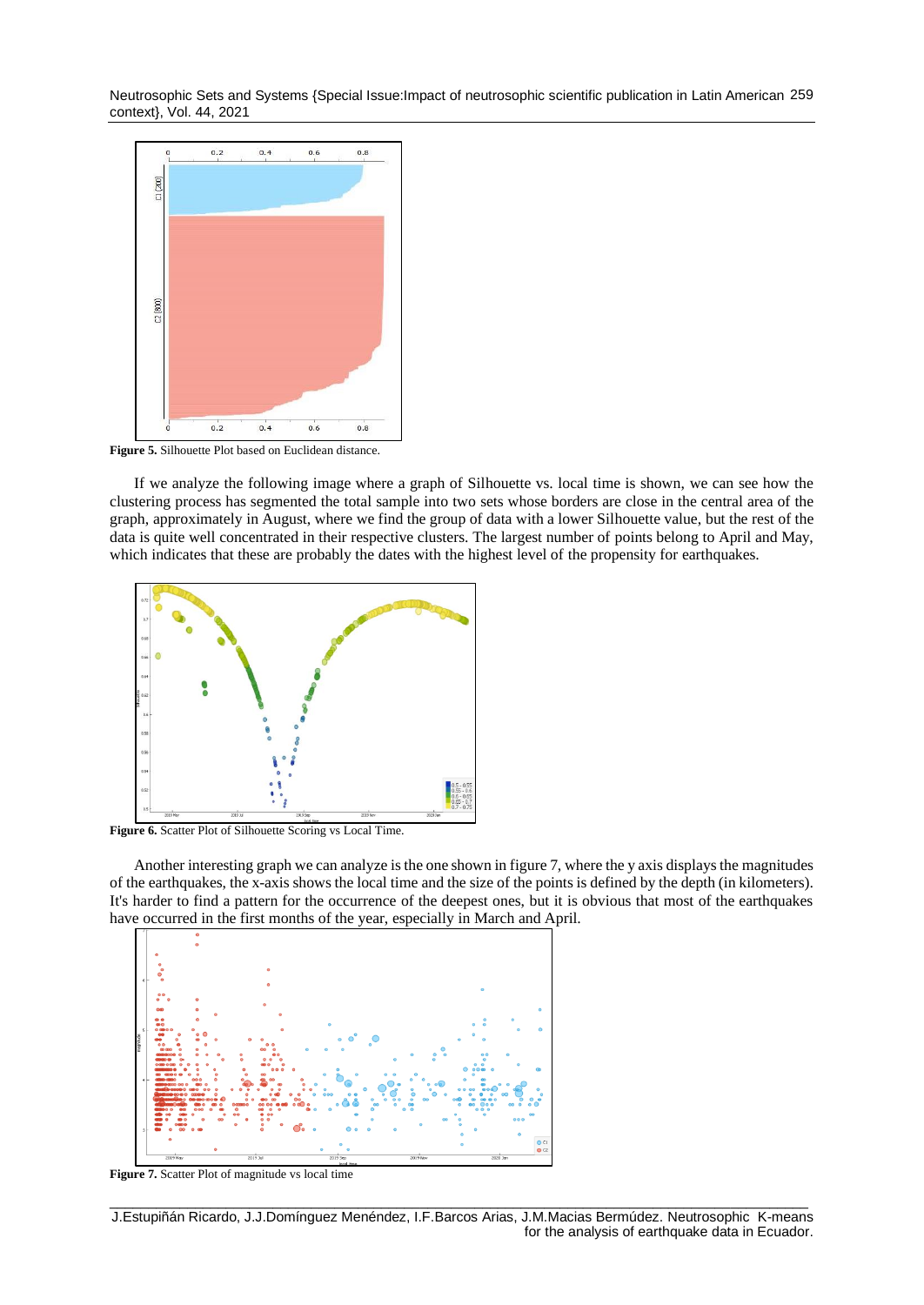# **Conclusions**

In the present work, a data mining analysis was carried out using the K-means neutrosophic clustering method on a dataset with information from earthquakes that occurred in Ecuador, to determine patterns in the data of the sets of clusters obtained to use this information as a possible prediction of future behavior of these phenomena, as well as to take preventive actions and minimize their negative impact.

As a conclusion we can state that the results obtained showed that when applying Neutrosophic K-Means as a Neutrosophic extension of the classical method, it is more advantageous since it can better deal with data that partially belong to more than one cluster; in addition to calculating the prototypes of the cluster, it also calculates the membership functions of the data within each cluster. Neutrosophic K-Means produces a restricted smooth partition of the data set and is therefore useful in situations where the data have characteristics of different groups. This methodology can be applied in many fields such as data classification, medicine, bioinformatics, and economics, among others.

From the processed data, we can conclude that the months most prone to the occurrence of earthquakes are the first months of the year, especially March, April, and May. Therefore, they are denoted as the period of greatest vulnerability. In addition, the highest concentration of earthquakes is located in the first half of the year. In July, August and September, there are not many earthquakes, and if they do occur, they are usually not very intense or are located at a considerable depth.

Based on the data analyzed in the period, it is recommended as a Strategy that government authorities pay special attention to the availability of services in these months with the highest probability of occurrence. Similarly, simulations should be held in schools and places of high concentration of people to achieve greater preparation for emergencies. The season turns out to be of tourist movement so it is important to keep a complete update and preferentially inform the inexperienced and foreign public about the behavior in these situations.

#### **References**

- <span id="page-5-0"></span>[1] G. G. Gómez Castillo, "Ordenanza municipal para la creación de una comisión técnica especializada encargada de hacer cumplir la norma ecuatoriana de la construcción referente a diseño sismo resistente en el Cantón Atacames," *UNIVERSIDAD REGIONAL AUTÓNOMA DE LOS ANDES UNIANDES,* 2017.
- <span id="page-5-2"></span>[2] P. Anbazhagan, K. Thingbaijam, S. Nath, J. Narendara Kumar, and T. Sitharam, " Multi-criteria seismic hazard evaluation for Bangalore city, India," *Asian Earth Sci 38: 168–198,* 2010.
- <span id="page-5-4"></span>[3] E. P. d. Ejército, "Riesgo sísmico en el Ecuador," I. a. l. g. d. riesgos, Ed., ed, 2020.
- <span id="page-5-1"></span>[4] M. Schmidtlein, M. Shafer, M. Berry, and S. Cutter, "Modeled earthquake losses and social vulnerability in Charleston, South Carolina. ," *Appl Geogr 31:269-281,* 2011.
- [5] B. Wisner and H. Luce, "Disaster vulnerability: scale, power, and daily life. ," *GeoJournal 30:127–140,* 1993.
- [6] B. Morrow, "Identifying and mapping community vulnerability. ," *Disasters 23:1–18,* 1999.
- [7] F. Delor and M. Hubert, "Revisiting the concept of 'vulnerability," *Soc Sci Med 50:1557–1570,* 2000.
- [8] J. Lindsay, "The determinants of disaster vulnerability: achieving sustainable mitigation through population health," *Nat Hazards 28:291–304,* 2003.
- [9] R. Few, "Health and climatic hazards: framing social research on vulnerability, response, and adaptation," *Glob Environ Chang 17:281–295,* 2007.
- [10] K. Hewitt, "Environmental disasters in social context: toward a preventive and precautionary approach," *Nat Hazards 66:3-14,* 2013.
- <span id="page-5-8"></span>[11] J. Malczewski, "Spatial multicriteria decision making and analysis: a geographic information sciences approach.," *Ashgate, Brookfield,* pp. 11-48, 1999.
- [12] S. MC, D. R, P. W, and C. S, "A sensitivity analysis of the social vulnerability index," *Risk Analysis 28:1099–1115,*  2008.
- <span id="page-5-5"></span>[13] A. Akgun, "Mapeo de susceptibilidad a deslizamientos de tierra para Ayvalik (Turquía occidental) y sus alrededores por análisis de decisiones multicriterio," *Environ Earth Sci 61: 595-611,* 2010.
- <span id="page-5-6"></span>[14] A. Tabbernor, N. Schuurman, D. Bradley, and J. J. C. Clague "A multi-criteria evaluation model of earthquake vulnerability in Victoria, British Columbia," *Natural Hazards,* vol. 74- No. 2, 2014.
- <span id="page-5-10"></span>[15] E. Florido, F. Martínez-Álvarez, and J. Aznarte, *Metodología basada en minería de datos para el descubrimiento de patrones precursores de terremotos de magnitud media y elevada*, 2015.
- <span id="page-5-3"></span>[16] Instituto Geofísico Escuela Politécnica Nacional. (2021). Available: https:/[/www.igepn.edu.ec](http://www.igepn.edu.ec/)
- <span id="page-5-7"></span>[17] J. Rubén Orellana. (2021). *Informe Sísmico Especial No. 2021-003*. Available: [www.igepn.edu.ec/informes](http://www.igepn.edu.ec/informes-sismicos/especiales/sism-e-2021)[sismicos/especiales/sism-e-2021](http://www.igepn.edu.ec/informes-sismicos/especiales/sism-e-2021)
- <span id="page-5-9"></span>[18] B. Elomda, H. Hefny, and H. Hassan, "An extension of fuzzy decision maps for multi-criteria decision-making. ," *Egyptian Informatics Journal,* vol. 14(2), pp. 147-155, 2013.
- <span id="page-5-11"></span>[19] Wikipedia, "Historia de la sismología," 2020`.
- <span id="page-5-12"></span>[20] T. N. Akgun A, "Mapeo de susceptibilidad a deslizamientos de tierra para Ayvalik (Turquía occidental) y sus alrededores por análisis de decisiones multicriterio. ," *Environ Earth Sci 61: 595-611,* 2010.
- [21] T. K. Anbazhagan P, Nath SK, Narendara Kumar JN, Sitharam TG, "Criterios múltiples Evaluación de peligros sísmicos para la ciudad de Bangalore, India," *Asian Earth Sci 38: 168–198,* 2010.

\_\_\_\_\_\_\_\_\_\_\_\_\_\_\_\_\_\_\_\_\_\_\_\_\_\_\_\_\_\_\_\_\_\_\_\_\_\_\_\_\_\_\_\_\_\_\_\_\_\_\_\_\_\_\_\_\_\_\_\_\_\_\_\_\_\_\_\_\_\_\_\_\_\_\_\_\_\_\_\_\_\_\_\_\_\_\_\_\_\_ J.Estupiñán Ricardo, J.J.Domínguez Menéndez, I.F.Barcos Arias, J.M.Macias Bermúdez. Neutrosophic K-means for the analysis of earthquake data in Ecuador.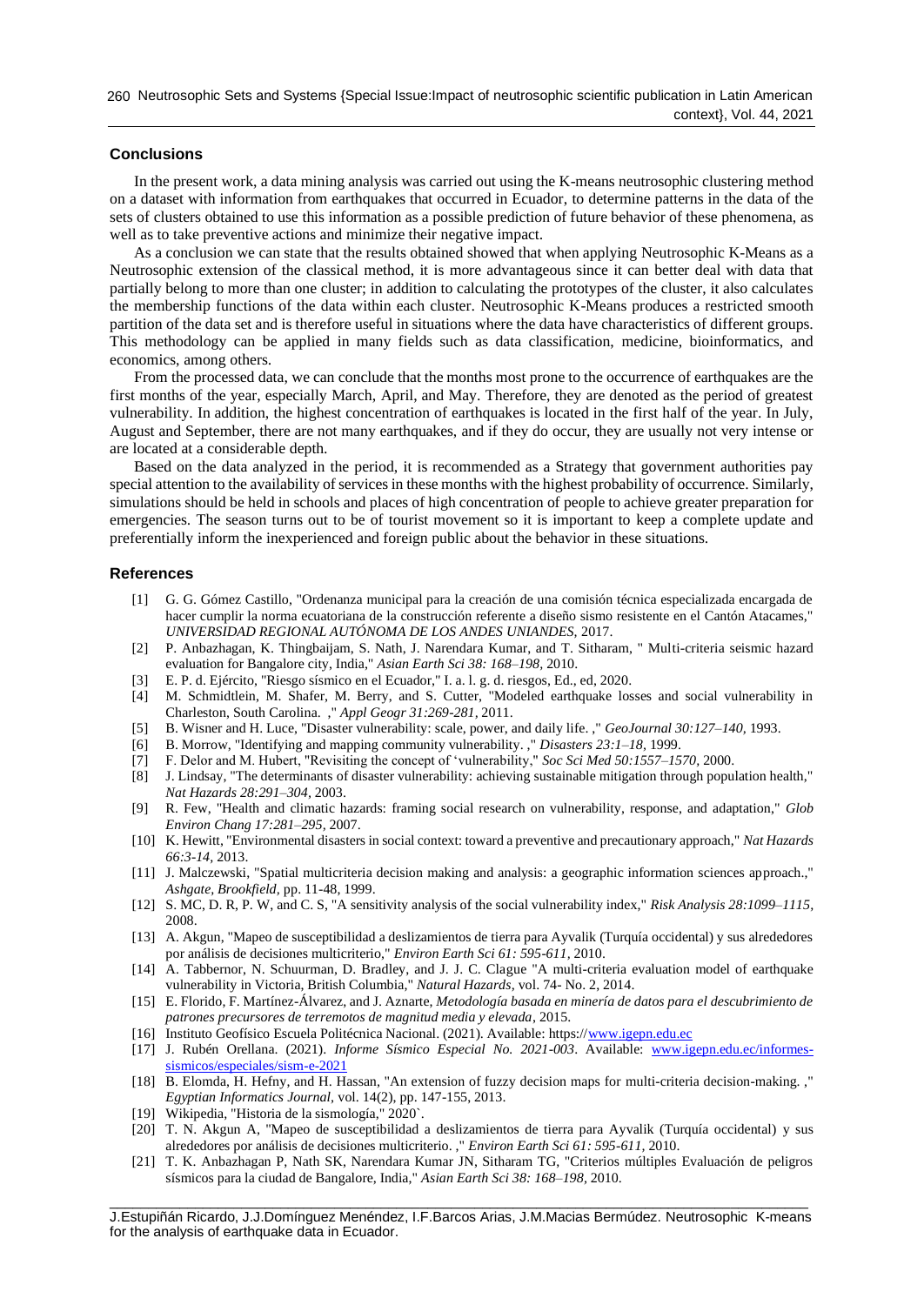Neutrosophic Sets and Systems {Special Issue:Impact of neutrosophic scientific publication in Latin American 261 context}, Vol. 44, 2021

- [22] B. T. Feizizadeh B, "Análisis de decisiones multicriterio GIS para mapeo de susceptibilidad a deslizamientos de tierra: comparando tres métodos para la cuenca del lago Urmia, Irán. ," *Nat Hazards 65: 2105–2128,* 2013.
- <span id="page-6-0"></span>[23] S. e. S. D. Martins VN, Cabral P "Social vulnerability assessment to seismic risk using multicriteria analysis: the case study of Vila Franca do Campo. ," *Nat Hazards 62:385–404,* 2012.
- <span id="page-6-1"></span>[24] S. S., H. D., and M. V. . "Exploring multicriteria flood vulnerability by integrating economic, social and ecological dimensions of flood risk and coping capacity: from a starting point view towards an endpoint view of vulnerability. ," *Nat Hazards 58:731–751,* 2011.
- <span id="page-6-2"></span>[25] S. El Gibari, T. Gómez, and F. Ruiz, "Building composite indicators using multicriteria methods: a review.," *Journal of Business Economics,* 2018.
- [26] C. L. Hwang and K. Yoon, "Methods for multiple attribute decision making in Multiple attribute decision making," *Springer,* pp. 58-191, 1981.
- [27] M. Leyva-Vázquez, K. Pérez-Teruel, and R. I. John, "A model for enterprise architecture scenario analysis based on fuzzy cognitive maps and OWA operators," in *Electronics, Communications and Computers (CONIELECOMP), 2014 International Conference on*, 2014, pp. 243-247.
- <span id="page-6-3"></span>[28] J. Burkhardt, "K-means clustering," *Virginia Tech, Advanced Research Computing, Interdisciplinary Center for Applied Mathematics,* 2009.
- [29] M. A. I. Salame Ortiz, B. C. Pérez Mayorga, D. E. Huera Castro, and T. S. Viteri Paredes, "Las técnicas de reproducción asistida en el Ecuador ¿hecho jurídico o acto jurídico?," *Uniandes EPISTEME. Revista digital de Ciencia, Tecnología e Innovación,* vol. 5, 2018.
- [30] Z. E. Mamani Rodríguez, "Aplicación de la minería de datos distribuida usando algoritmo de clustering k-means para mejorar la calidad de servicios de las organizaciones modernas," Facultad de Ciencias Matemáticas, Unniversidad Nacional Mayor de San Marcos, 2015.
- [31] S. F. Chamba Jiménez, "Minería de Datos para segmentación de clientes en la empresa tecnológica Master PC," Unniversidad de Loja, 2015.
- [32] M. A. Naoui, B. Lejdel, and M. Ayad, "Using K-means algorithm for regression curve in big data system for business environment," *Revista Cubana de Ciencias Informáticas,* vol. 14, pp. 34-48, 2020.
- <span id="page-6-5"></span>[33] Q. Li, Y. Ma, and S. Zhu, "Single valued Neutrosophic clustering algorithm Based on Tsallis Entropy Maximization," *MDPI,* 2018.
- [34] J. C. Córdova Galarza, "Aplicación de técnicas de minería de datos para predecir la deserción de los estudiantes que pertenecen al colegio fisco-misional "San Francisco" de la ciudad de Ibarra"," Facultad de Sistemas Mercantiles, Universidad Regional Autónoma de Los Andes "UNIANDES", 2014.
- <span id="page-6-8"></span>[35] B. B. Yousif, M. M. Ata, N. Fawzy, and M. Obaya, "Toward an optimized neutrosophic K-means with genetic algorithm for automatic vehicle license plate recognition (ONKM-AVLPR)," *IEEE Access,* vol. 8, pp. 49285-49312, 2020.
- [36] D. T. Pham, S. S. Dimov, and C. D. Nguyen, "Selection of K in K-means clustering," *Proceedings of the Institution of Mechanical Engineers, Part C: Journal of Mechanical Engineering Science,* vol. 219, pp. 103-119, 2005.
- [37] I. Dabbura, "K-means Clustering: Algorithm, Applications, Evaluation Methods, and Drawbacks," 2018.
- [38] A. S. Ashour, A. R. Hawas, Y. Guo, and M. A. Wahba, "A novel optimized neutrosophic k-means using genetic algorithm for skin lesion detection in dermoscopy images," *Signal, Image and Video Processing,* vol. 12, pp. 1311- 1318, 2018.
- <span id="page-6-4"></span>[39] M. Rizwan Khan. (2018). *K Means Clustering Algorithm & its Application*. Available: https://medium.com/datadriveninvestor
- <span id="page-6-6"></span>[40] F. Samarandache, "Introduction to Neutrosophic Statistics," *Sitech & Education Publishing* 2014.
- [41] F. Smarandache, "A Unifying Field in Logics: Neutrosophic Logic. Neutrosophy, Neutrosophic Set, Neutrosophic Probability: Neutrosophic Logic. Neutrosophy, Neutrosophic Set, Neutrosophic Probability: Infinite Study.," 2005.
- <span id="page-6-7"></span>[42] M. Leyva Vázquez and F. Smarandache, "Neutrosofía: Nuevos avances en el tratamiento de la incertidumbre," *Pons, Bruselas. ,* 2018.
- [43] J. L. a. F. S. Salmerona, "Redesigning Decision Matrix Method with an indeterminacy-based inference process. Multispace and Multistructure. ," *Neutrosophic Transdisciplinarity (100 Collected Papers of Sciences),* vol. 4, p. 151, 2010.
- [44] M. Ali, Shabir, M., Smarandache, F., and Vladareanu, L., "Neutrosophic LA-semigroup Rings," *Neutrosophic Sets and Systems,* vol. 7, pp. 81-88, 2015.
- [45] A. S. Molina, W. A. C. Calle, and J. D. B. Remache, "The application of Microsoft Solution Framework Software Testing using Neutrosophic Numbers," *Neutrosophic Sets and Systems,* vol. 37, pp. 267-276, 2020.
- [46] A. Abdel-Monem and A. Abdel Gawad, "A hybrid Model Using MCDM Methods and Bipolar Neutrosophic Sets for Select Optimal Wind Turbine: Case Study in Egypt," *Neutrosophic Sets and Systems,* vol. 42, pp. 1-27, 2021.
- [47] M. E. Á. Tapia, D. C. M. Raúl, and C. N. M. Vinicio, "Indeterminate Likert Scale for the Analysis of the Incidence of the Organic Administrative Code in the current Ecuadorian Legislation," *Neutrosophic Sets and Systems,* vol. 37, pp. 329-335, 2020.
- [48] C. E. Ochoa Díaz, L. A. Colcha Ramos, M. J. Calderón Velásquez, and O. Pérez Peña, "Knowledge-based Hiring Recommender Model for Occasional Services in the Public Sector," *Neutrosophic Sets and Systems,* vol. 37, pp. 176- 183, 2020.
- [49] F. d. R. Lozada López, M. E. Villacreses Medina, and E. C. Villacis Lascano, "Measure of Knowledge in Students at Uniandes, Ecuador, on the Manifestations of Oral Cancer," *Neutrosophic Sets and Systems,* vol. 37, pp. 151-159, 2020.

\_\_\_\_\_\_\_\_\_\_\_\_\_\_\_\_\_\_\_\_\_\_\_\_\_\_\_\_\_\_\_\_\_\_\_\_\_\_\_\_\_\_\_\_\_\_\_\_\_\_\_\_\_\_\_\_\_\_\_\_\_\_\_\_\_\_\_\_\_\_\_\_\_\_\_\_\_\_\_\_\_\_\_\_\_\_\_\_\_\_ J.Estupiñán Ricardo, J.J.Domínguez Menéndez, I.F.Barcos Arias, J.M.Macias Bermúdez. Neutrosophic K-means for the analysis of earthquake data in Ecuador.